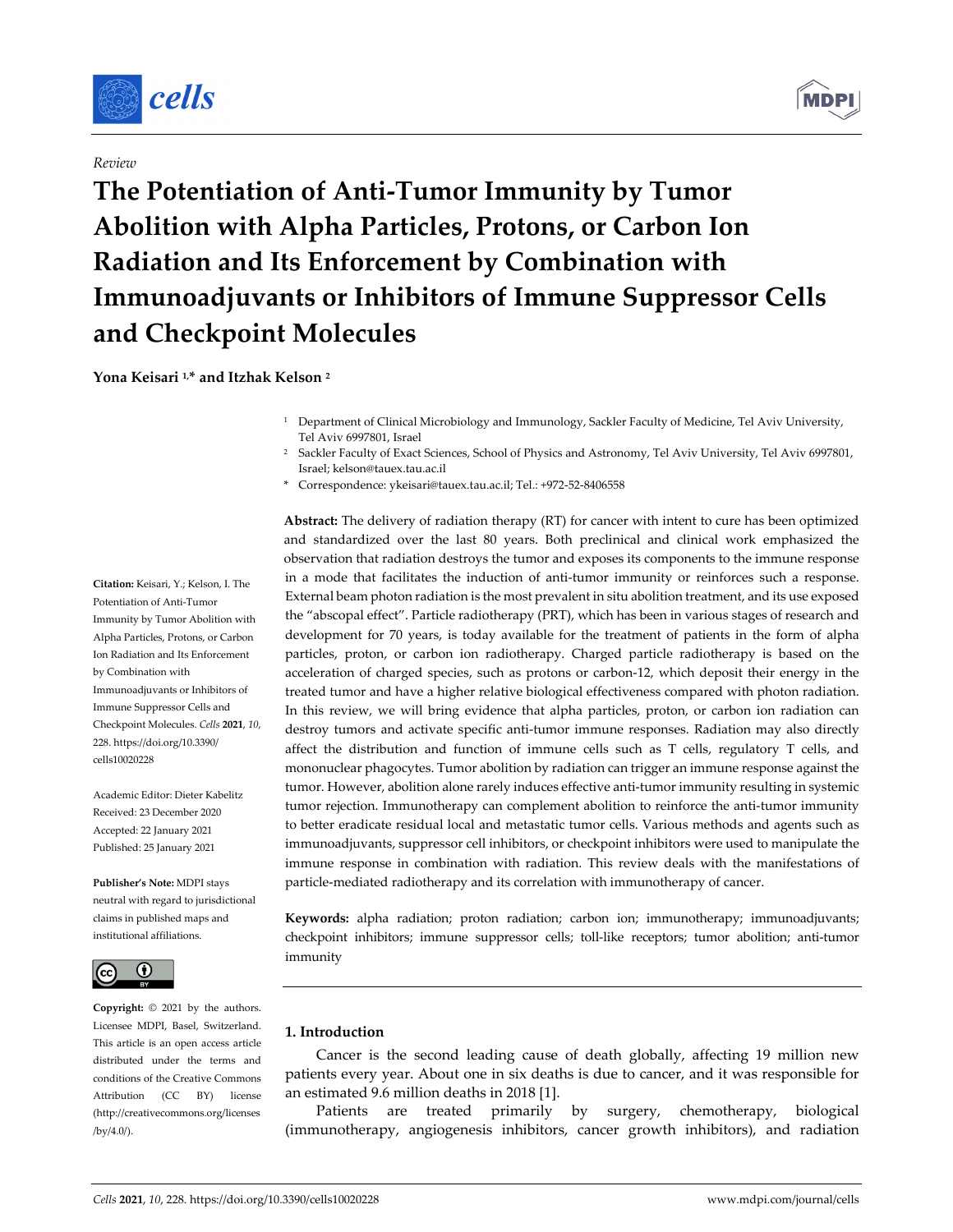therapy. Surgery and radiotherapy are mainly used for debulking the primary tumor, while chemotherapy and immunotherapy are used for both local tumor control and antimetastatic treatment.

Systemic anti-tumor treatments are aimed primarily to eliminate distant metastases, which are responsible for the death of at least 67% and up to 90% of cancer patients, depending on the tumor type [2].

The main systemic antimetastatic treatment, chemotherapy, is not specific and affects mostly replicating cells, while resting cancer cells may not be destroyed. To better control metastatic cancer, the host immune system should be stimulated. Yet, successful specific stimulation of the immune system against tumors by active immunization was seldom achieved, even in antigenic tumors. As an alternative, attempts were made to engage the host immune system in situ to react against tumor-associated antigens by making the tumor its own vaccine, without the need to isolate tumor‐0associated antigens [3]. This approach has its roots in a phenomenon first described as the "abscopal effect" [4,5]. It has been demonstrated that aggressive in situ tumor destruction (abolition) could lead to the release of tumor antigens, which can stimulate anti‐tumor immune responses, which will destroy residual malignant cells in primary tumors and distant metastases [6].

#### **2. Tumor Immunology and Immunotherapy of Cancer**

Immunotherapy of cancer has been a major goal since 1891 when William Coley started an experimental treatment of cancer patients with bacterial-derived products, actually introducing the first danger signal treatment, claiming that the beneficial effect is a result of activation of anti‐tumor immunity [7]. This effort has constantly grown in the last 130 years, and the number of immuno‐oncology drugs under investigation in 2020 had increased by 233% with respect to those in 2017 [8].

The role of the immune response in tumor development and treatment is a very complicated issue. There are many elements involved, such as the variety of tumor types, the organism genetics, the complexity of the immune response, metabolism, age, and the microbiome, to name a few. The magnitude of this field can be understood by the number of publications listed to date (Pubmed search of "Tumor immunology" will yield over 300,000 papers with over 45,000 reviews; "Immunotherapy" 95,000 articles, and 29,000 reviews). A recent comprehensive review has provided a good summary of the field [9].

#### **3. Charged Particle Beam Radiotherapy**

Along with surgery and chemotherapy, radiation therapy is one of the most important methods of cancer treatment, and approximately 50–70% of cancer patients will receive radiation therapy for curative or palliative intent. The delivery of radiation therapy (RT) for cancer, dating back to the discovery of X‐rays in 1895, with intent to cure has been optimized and standardized over the last 80 years.

Radiation therapy involves photons (e.g., gamma‐rays and X‐rays) or particles (e.g., protons, neutrons, alpha particles, heavy ions, and electrons). The most prevalent radiation treatment is external beam radiation therapy (EBRT) utilizing gamma‐ or x‐rays radiation. Radiation is useful for treatment of local and regional disease sites, or where surgical excision of the tumor is not feasible due to the size and site of tumor, or the patient's medical condition. The effectiveness of photon radiation is limited mainly due to hypoxia in the tumor.

Radiation induces several cell damage responses, including apoptotic cell death, mitotic catastrophe, necroptosis, ferroptosis, and senescence [10], some of them initiated by DNA double strand breaks (DSBs), which are known to be the most toxic and threatening of the various types of breaks that may occur to the DNA [11].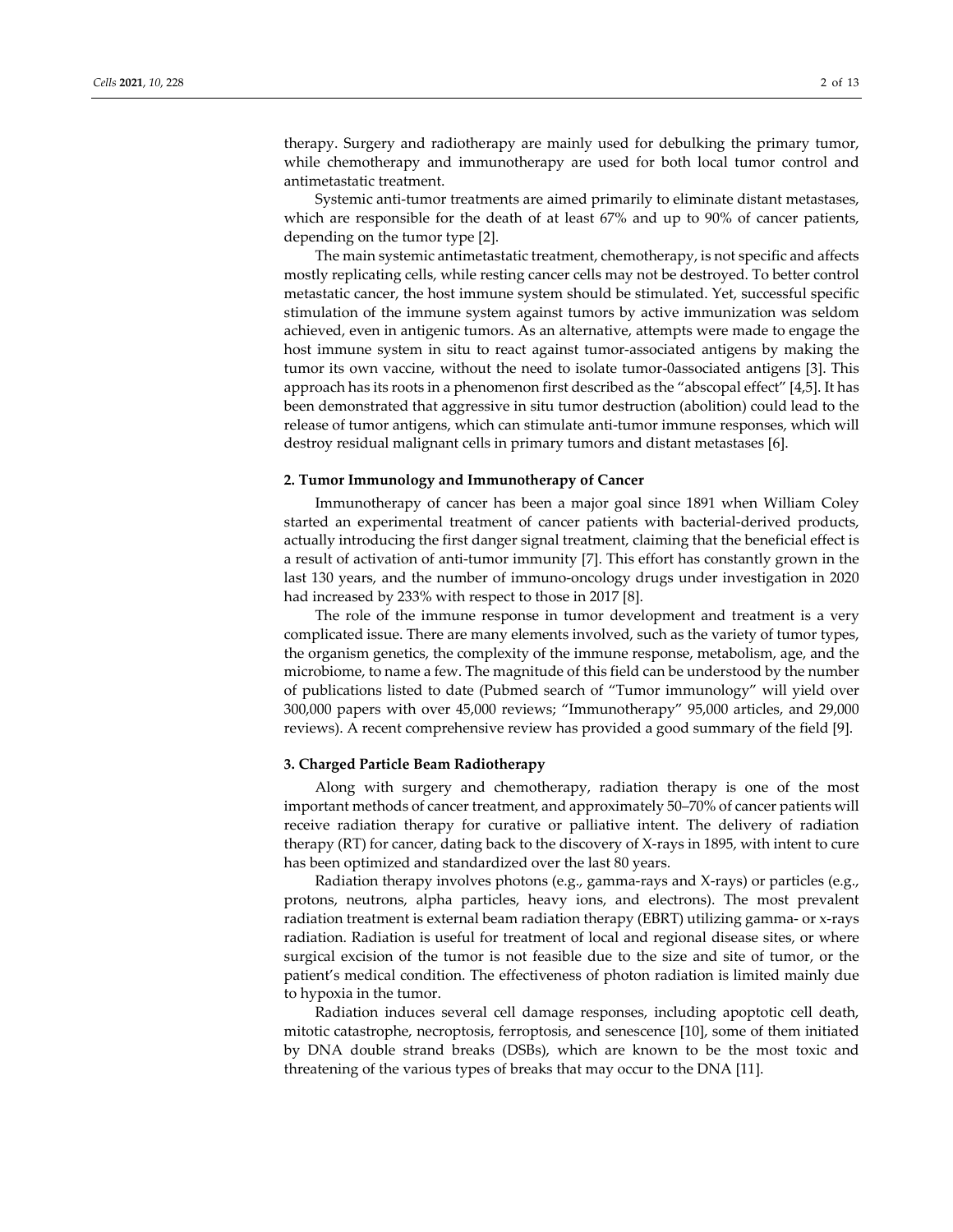#### *3.1. Proton and Carbon Ion Radiotherapy*

Particle radiotherapy (PRT) is an alternative approach that has been practiced in various stages of research and development for 70 years. Today, clinical treatment is available in the form of either proton or carbon ion radiotherapy. Charged particle radiotherapy is based on the acceleration of charged species, such as protons or carbon-12, which deposit their energy in the treated tumor. The particular feature that renders this modality practical is the dependence of the energy loss rate on the particle energy. As the charged particle slows down in matter, the energy loss per unit length increases sharply and a large energy density peak (the Bragg peak) is formed at the end of the trajectory [12]. The deposited energy density at the Bragg peak is typically higher by a factor of 3–5 than it is along the rest of the charged particle path. In addition, the high relative biological effectiveness (RBE) of charged particles relative to photons or electrons makes this modality inherently useful.

The coverage of a well-defined volume of tumor mass is attained by a simple manipulation of the charged particle beam. The volume is essentially divided into voxels, which are three-dimensional cubes with defined coordinates. The control of the lateral position in the target area is done by electromagnetic steering of the beam. The depth of penetration is achieved by varying the beam energy, so that the Bragg peak occurs at the desired voxel. The use of passive shielding as a means to better conform to the treated volume is still used to some extent. In order to minimize the undesired effect on healthy tissue, the irradiation is performed from different directions, much like the customary application of external photon therapy; the toxic effect is distributed over a large volume of healthy tissue, while the therapeutic dose is concentrated in the target volume. As with external photon therapy, it is customary to divide the therapy into a number of fractions, to allow the irradiated healthy tissue to recover from the unavoidable effect of the radiation. In fact, healthy tissue is actually better preserved with charged particle radiotherapy than with photon therapy.

The ideal candidate for PRT is a well-defined, compact tumor situated such that it can be kept motionless during the irradiation and its environment does not change between treatment sessions. Brain tumors were among the first to be treated forthese very reasons, and have had very good therapeutic outcomes [13]. Consequently, the number of facilities has grown considerably over the years, with about 100 proton facilities and about 10 carbon facilities around the world.

PRT has some inherent challenges that need to be met. Treatment of nonstationary tumors, such as lung tumors, require the ability to modify the control of the beam to follow the corresponding organ movement. Variations in the body environment between fractions require elaborate beam energy re‐calibration to avoid undesirable displacement of the Bragg peak. Reactions along the beam path may result in harmful secondary radiation, whose effect must be considered. Finally, one should note that the number of patients that can be treated by these relatively expensive facilities is quite limited.

Heavy-ion beams have a high linear energy transfer (LET), that is, a higher amount of energy per particle transferred per unit distance. This increased number of ionization events delivered in a shorter distance interval yields an enhanced probability for double‐ strand DNA breaks among other effects within a tumor cell; this is related to the biological damage delivered per unit dose by calculated comparison to an equivalent photon dose, and is termed the relative biological effectiveness (RBE) [14].

Moreover, densely ionizing radiation may have biological advantages, due to different cell death pathways and release of cytokine mediators of inflammation. Mitotic catastrophe (a pathway preceding cell death that happens in mitosis or as a consequence of aberrant mitotic progression) is the primary mode of radiation‐induced cell death in solid cancers. High‐linear‐energy‐transfer (LET) radiation such as with alpha particles has been shown to result in enhanced chromosome rearrangements and reproductive death [15], due to both the complexity and the absolute number of DNA damage clusters [16,17].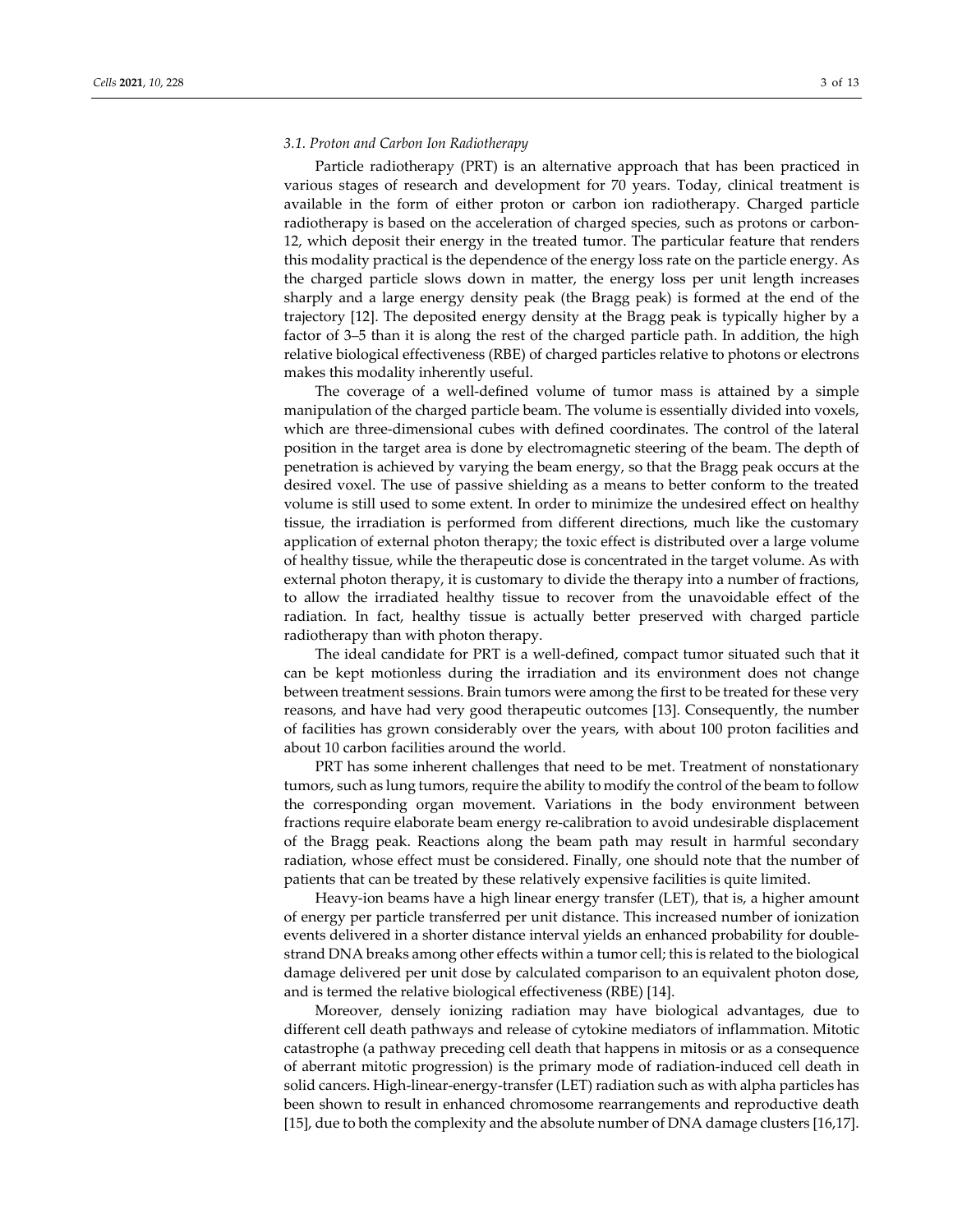#### *3.2. Alpha Particle‐Based Radiotherapy*

High‐LET alpha particles are good candidates for killing tumor cells. Alpha‐particle‐ emitting atoms are used in targeted alpha  $(\alpha)$  particle therapy (TAT), taking advantage of the short and highly ionizing path of  $\alpha$ -particle emissions. Common  $\alpha$ -emitters, including 225Ac, 213Bi, 224Ra, 212Pb, 227Th, 223Ra, 211At, and 149Tb, are in use [18]. TAT is part of the broader field of radiopharmaceutical therapy (RPT), which has expanded in recent years [19].

Nevertheless, the short penetration of alpha particles in tissues (50–90 microns) limits their use for the treatment of solid tumors.

We developed an efficient and safe intratumoral tumor abolition treatment for solid tumors, utilizing alpha‐emitting atoms shed from an Ra‐224 source inside the tumor. The treatment was termed "diffusing alpha‐emitters radiation therapy (DaRT)". The technology stems from the intratumoral insertion of Radium‐224‐coated seeds (224Ra, 3.66 days half‐life), releasing alpha‐emitting atoms that disperse in the tumor and deposit highly destructive alpha particles [20]. The short‐distance efficiency of alpha particles inside tissues becomes an advantage due to the local release of energy focused on cancerous cells, sparing surrounding healthy tissues. Basic and translational research revealed that the DaRT modality delayed tumor development, extended survival, and reduced metastatic burden in mice bearing various mouse- and human-derived tumors [21,22]. More importantly, as a monotherapy, DaRT has been shown to induce a systemic anti-tumor immune response following tumor abolition. Recently, clinical trials of patients with squamous cell carcinoma (SCC) of the head, neck, and skin yielded a complete response of over 70% of the tumors [23,24].

Diffusing alpha‐emitters radiation therapy (DaRT) is the only known method for treating solid tumors with highly destructive alpha radiation.

#### *3.3. Particle and Photon Radiation and Hypoxia*

The biological effects of photon radiation are heavily dependent on the presence of oxygen, and this may also affect the stimulation of anti‐tumor immune response. In fact, the main mechanism of how low‐linear‐energy‐transfer (LET) radiation induces damage is through the formation of radical oxygen species [25]. One of the leading reasons for radiotherapy failure is tumor hypoxia [26].

The oxygen enhancement ratio (OER) or oxygen enhancement effect in radiobiology refers to the enhancement of therapeutic or detrimental effect of ionizing radiation due to the presence of oxygen. The OER is traditionally defined as the ratio of radiation doses during lack of oxygen compared to no lack of oxygen for the same biological effect. The maximum OER depends mainly on the ionizing density or LET of the radiation. Radiation with higher LET and higher relative biological effectiveness (RBE) are less dependent on oxygen in mammalian cell tissues. High LET radiation, such as with alpha particles, has been shown to have OER values of almost 1, which indicates that oxygen has almost no effect on cellular sensitivity to radiation.

Studies have illustrated that heavy ions overcome tumor radioresistance caused by Bcl-2 overexpression, p53 mutations, and intratumor hypoxia, and possess antiangiogenic and antimetastatic potential. [27]. Following photon irradiation, survival and viability of normoxic cells were significantly lower than those of hypoxic cells at all doses analyzed. In contrast, cell death induced by alpha emitter Bi‐213 anti‐EGFR‐MAb turned out to be independent of cellular oxygenation [28]. Furthermore, Studies showed that high-LET  $\alpha$ particle‐emitter Ra‐223 is more suitable for the treatment of hypoxic tumor cells than irradiation with an Auger electron/ $\gamma$ - or the low-LET beta emitter Re-188 [29].

Carbon ions, owing to the direct DNA damage mechanism they employ, are also relatively cell‐cycle‐ and oxygenation‐independent, and can be used to treat hypoxic and radioresistant disease [30]. Direct comparison of photon, proton, and carbon ion radiation effects under normoxic and hypoxic conditions was performed by Huang and collaborators.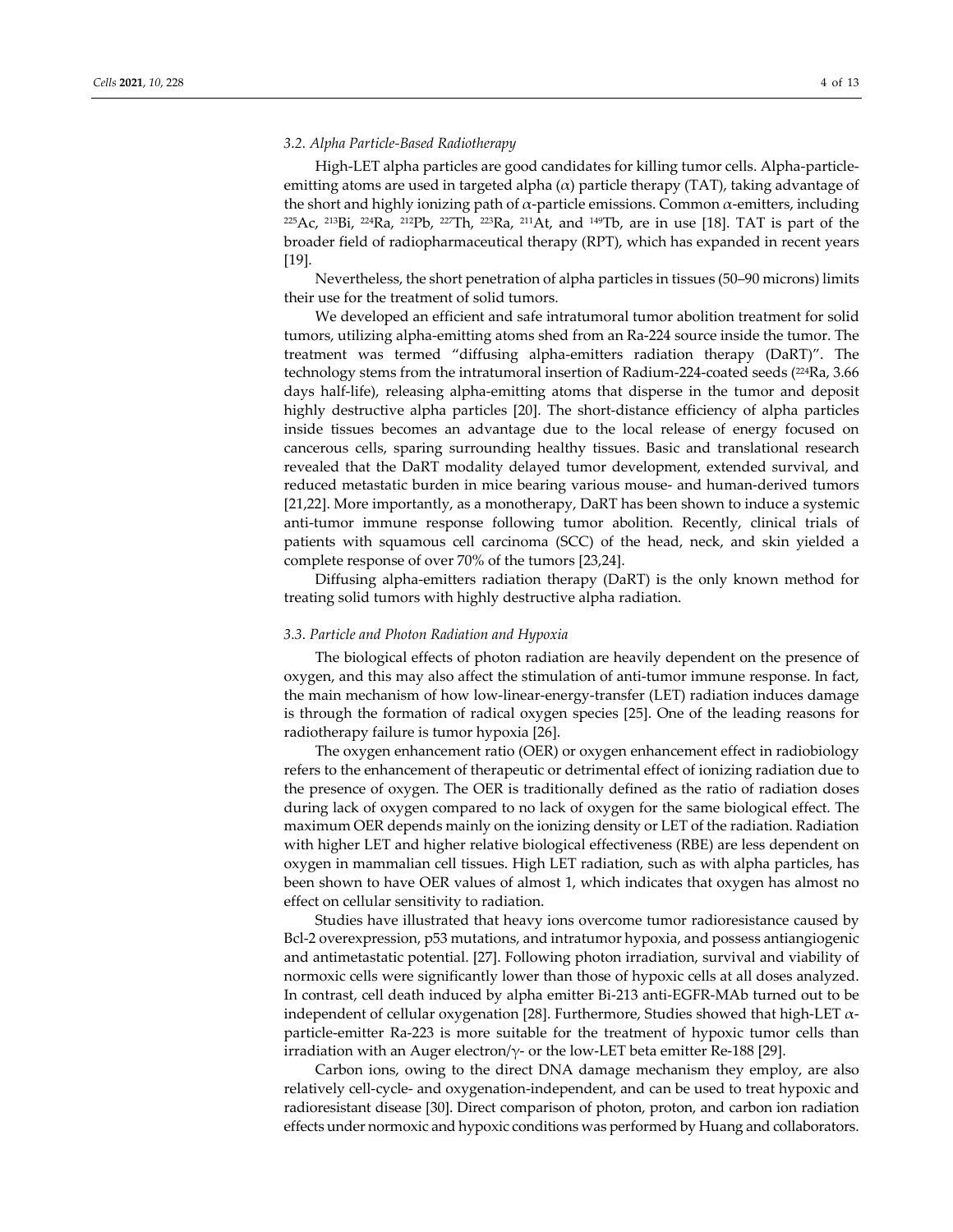Four human tumor cell lines were irradiated with 4 Gray (physical dose), and all types of radiation could significantly inhibit the colony formation of tumor cells under normoxia. However, the efficacy of photon and proton radiation was impaired under hypoxia. Carbon ion radiation could still inhibit colony formation [31].

Although the general claim is that high‐LET damage is less sensitive to oxygen levels, it was reported that DNA‐repair‐deficient cells were more sensitive to high‐LET radiation under hypoxic conditions than in wild‐type controls. Findings suggest that the repair of high-LET radiation-induced damage under hypoxic conditions requires not only the HR repair pathway, but also poly (ADP‐ribose) polymerase (PARP). This study suggests that DNA repair inhibition may be a potential strategy for increasing the effectiveness of carbon ion radiotherapy when targeting the hypoxic regions of a tumor [32].

In contrast to the above‐mentioned studies, it was claimed that oxygen has no direct influence in radiation-induced DNA damages by different radiation qualities and hypoxia does not limit DNA damage induced by Ra‐223, Re‐188, or Tc‐99m. Dose‐dependent radiation effects were comparable for alpha-emitters and both high- and low-energy electron emitters [33].

# **4. Anti‐Tumor Immunity Can be Triggered by Radiation Therapy‐Mediated Tumor Abolition**

RT is widely used with curative or palliative intent in the clinical management of multiple cancers. Although mainly aimed at direct tumor cell killing, mounting evidence suggests that radiation can alter the tumor to become an immunostimulatory milieu. Early reports described the elimination of nonirradiated lesions following photon irradiation of other tumor lesions. The phenomenon was termed the "abscopal effect" [4,5], an effect which was later attributed to the induction of anti-tumor immunity [34]. Abscopal effects due to irradiation alone remain rare phenomena in the clinics and involve a balance of radiation's immunogenic and immunosuppressive effects. Clinically, if radiation treatments can be optimized to promote anti‐tumor immunity, this could increase the odds of achieving local cancer control and combat growth of micrometastases.

A considerable number of reports addressed this issue, and experimental data could indicate that the photon radiation‐induced tissue damage triggers production of generic "danger" signals that mobilize the innate and adaptive immune system. The danger microenvironment engenders a DC‐mediated antigen‐specific immune response [35–37]. Several review articles gathered information about the impact of RT on tumor immunity, including tumor-associated antigens, antigen-presenting cells, effector mechanisms, and the tumor microenvironment [38,39]. The interactions between radiation and the immune response are complicated, and in order to optimize them it will be required to assess the immune response to radiotherapy at the patient level and find approaches that will predict the interaction of immunotherapy with radiotherapy. This may enable to develop radiotherapy regimens more suitable for combination with immunotherapy [40].

The interrelationship between radiation and the immune response can work both ways. In an interesting literature survey of preclinical and clinical studies, Vanneste and co‐workers analyzed the radiation enhancement factor effects of immunotherapy on the local tumor in comparison with other traditional radiation sensitizers. Their results imply that for the same RT dose, a higher local control was achieved with a combination of immunotherapy and RT in preclinical settings. Thus, they suggest the use of combined RT and immunotherapy to improve local tumor control in clinical settings without exacerbation of toxicities [41].

#### **5. Activation of Anti‐Tumor Immunity by PRT of Tumors**

Treatment of cancer using particle radiation raises several important questions:

1. Can alpha particles-, protons-, and heavy ions-mediated destruction of tumors trigger anti‐tumor immunity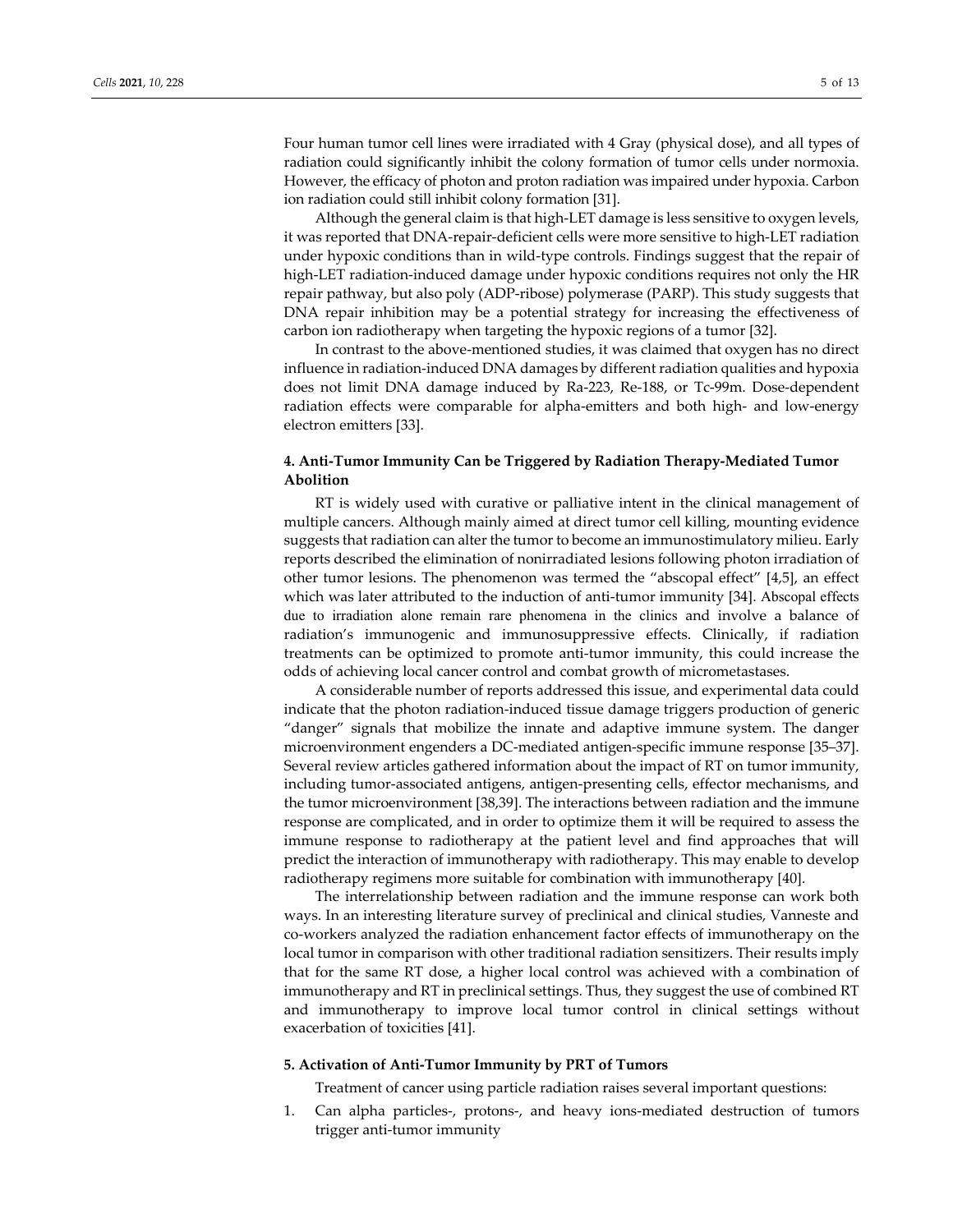- 2. Is particle‐based radiation more efficient than photon radiation in this respect
- 3. Can the radiation‐induced anti‐tumor immunity be further augmented by manipulation of the immune response

To answer these questions, studies were performed using particle radiation and measuring anti‐tumor immunity. Anti‐tumor immunity in experimental systems can be best determined in vivo by the induction of resistance to a tumor cell challenge following primary tumor destruction, and appearance of lymphocytes that can kill tumor cells specifically. In vitro, radiation‐dependent effects on immune function can be observed through the manifestation of immune‐related changes in tumor cells. In humans, the ultimate sign of radiation‐dependent immune activation is the abscopal effect.

Enforcement of anti‐tumor immunity following alpha‐particle‐mediated tumor destruction was reported in several studies with different radioactive sources.

Analysis of immune‐response‐dependent anti‐tumor activity following intratumoral alpha particle treatments revealed that the Ra‐224‐based radiotherapy, DaRT, offers a technique to eliminate local and distant malignant cells, regardless of their replication status, by stimulating specific anti‐tumor immunity through the supply of tumor antigens from the destroyed tumor [42]. In a series of experiments, mice bearing weakly immunogenic DA3 adenocarcinoma or highly immunogenic CT26 colon carcinoma were treated by Ra‐224‐loaded wires (DaRT seeds). In both tumor types, tumor growth was significantly retarded in the alpha‐radiation‐treated mice and the animals developed resistance to a tumor challenge. In the highly metastatic DA3 model, the treatment reduced the prevalence of lung metastases from 93% in the control mice to 56% in the DaRT group [43].

Alpha particle treatments could enhance the probability of an immune response, which can lead to abscopal effects. In a patient with skin SCC treated with intratumoral Ra‐224‐loaded seeds, lesion shrinkage was evident after 28 days and complete remission of the treated lesion was observed after 76 days. Two other nontreated distant lesions also disappeared, which could be associated with an immune‐mediated response. One year after the treatment, a complete remission of the treated lesion was observed as well as spontaneous regression of untreated distant ones [23].

Using bismuth‐213 irradiation of murine adenocarcinoma MC‐38, it was shown that a protective anti-tumor response was induced that is mediated by tumor-specific T cells. Thus,  $\alpha$  irradiation can stimulate adaptive immunity, elicit an efficient anti-tumor protection, and therefore is an immunogenic cell death inducer [44]. Another demonstration of alpha‐radiation‐based tumor abolition and immunostimulation was reported by Urbanska and colleague [45]. Nanoparticles engineered to target the melanocortin‐1 receptor expressed on melanoma (B16 melanoma) were loaded with the alpha particle emitter, Actinium‐225. Treatment of B16‐melanoma‐bearing mice resulted in changes of fractions of naive and activated CD8 T cells, Th1 and regulatory T cells, immature dendritic cells, monocytes, MΦ and M1 macrophages, and activated natural killer cells, in the tumor microenvironment. The treatment also upregulated the inflammatory cytokine genome and adaptive immune pathways [45].

Proton and carbon ion radiation were also reported to stimulate the immune response after treatment of tumors. Most of these studies report on the increase in immune‐response‐related components on tumor cells in vitro rather than direct stimulation of specific anti‐tumor immunity in vivo.

The expression of HLA‐, ICAM‐1‐, calreticulin‐, and MHC‐class 1‐associated TAAs, which figure importantly in T cell recognition of target cells, was analyzed following proton radiation. Proton radiation of prostate, breast, lung, and chordoma cancer cells upregulated the expression of these elements of immunogenic modulation. Moreover, the degree of upregulation of these molecules was similar to that observed after equivalent exposure to photon radiation [46]. In a similar study, the investigators compared the expression of calreticulin (ecto‐CRT) in multiple human carcinoma cell lines following irradiation by proton and carbon ion in comparison to photon radiation. Calreticulin is an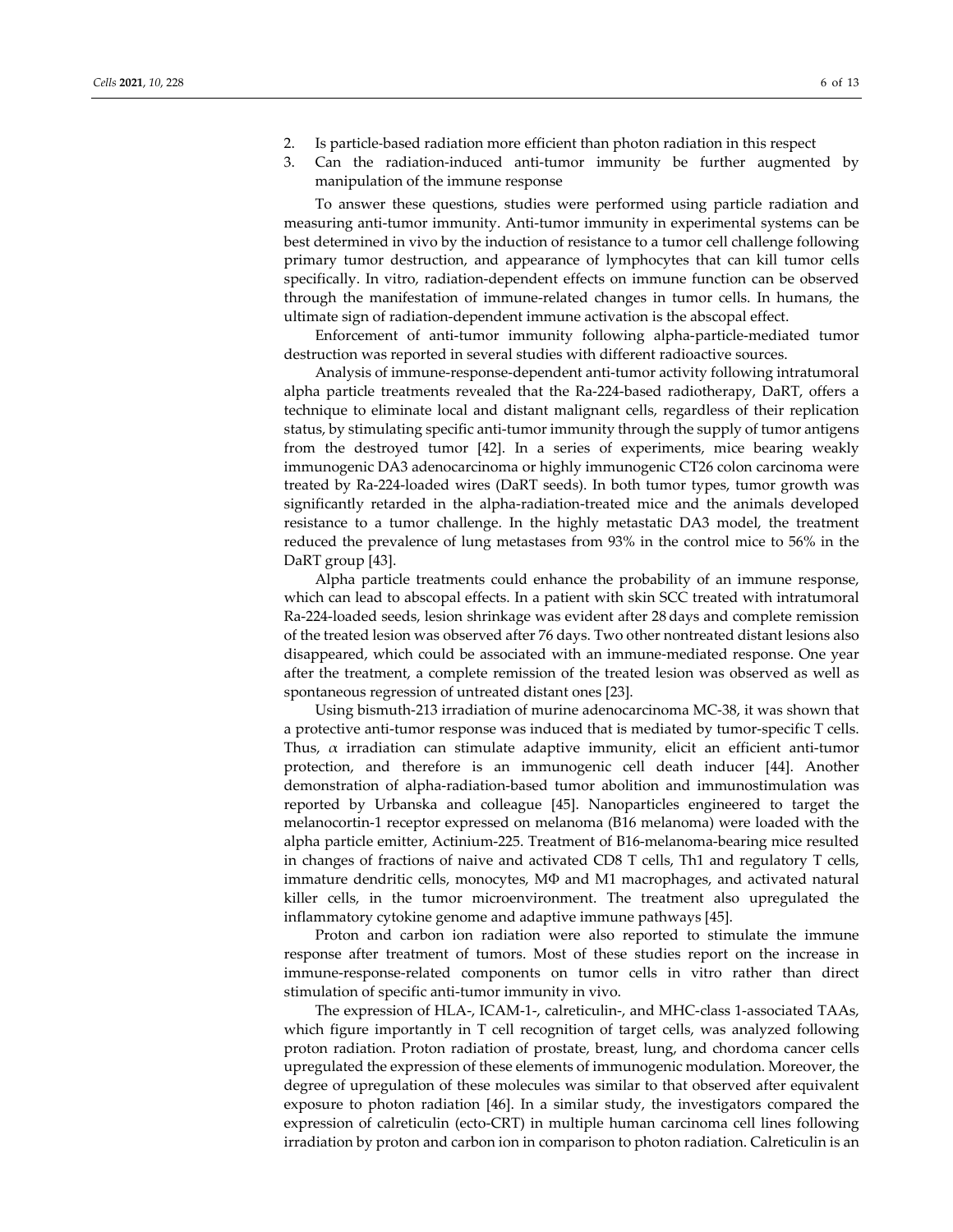important indicator of immune cell death (ICD). All the three types of radiation increased the ecto‐CRT exposure, with proton and photon radiation equally effective, while carbon ion revealed a different effectiveness in comparison to photon and proton [47]. Durante and Formenti [48] argue that particle radiation can be more effective than X‐rays when used in combination with immunotherapy. Protons and heavy ions have physical advantages compared with X‐rays, and lead to a reduced damage to blood lymphocytes that are required for an effective immune response.

Another example for the complicated interrelationship between radiation and immune response components and its effect on tumor development was disclosed in an interesting study by Beheshti and coworkers [49]. They found that murine Lewis lung carcinoma (LLC)‐derived tumors develop faster in syngeneic adolescent (68 day) compared with old (736 day) C57BL/6 mice. These differences were further intensified by whole body proton irradiation, with increased inhibition in tumors grown in old mice. Through network analysis, two key cytokines, TGFb1 and TGFb2, were revealed to contribute to the slower tumor advancement observed in the proton‐irradiated old mice compared with that in the nonirradiated old mice [49].

In a clinical trial, Brenneman and colleagues [50] presented data about an abscopal effect in inoperable metastatic retroperitoneal sarcoma (RPS) treated with proton radiation. A patient with inoperable, metastatic, unclassified round‐cell RPS was treated with palliative proton radiotherapy only to the primary tumor. Following completion of radiotherapy, the patient demonstrated complete regression of all un-irradiated metastases and near complete response of the primary lesion without additional therapy.

# **6. Potentiation of Particle‐Radiation‐Mediated Anti‐Tumor Immunity by Immunomanipulation**

In order to maximize cancer elimination and the prevention of tumor escape mechanisms, combinations of particle radiation and immune modulating agents, capable of potentiating the immune response, were tested in preclinical and clinical settings.

These studies include the use of the following:

- 1. Agents that stimulate immune response components. These include microbial or chemical immunoadjuvants, tumor vaccines, and cytokines. Such immunostimulators can promote the activity of dendritic cells and/or T lymphocytes.
- 2. Agents that inhibit cells and molecules that suppress anti-tumor immune responses. These include agents that inhibit the function or deplete immune suppressor cells such as myeloid‐derived suppressor cells (MDSC) or regulatory T cells (Tregs), or inhibitors of the suppressive function of immunological checkpoint molecules (CTLA‐4, PD‐1, and PD L1).
- 3. Adoptive transfer of anti-tumor T lymphocytes or antibodies.

#### *6.1. Agents Stimulating Immune Response Components*

#### 6.1.1. Immunoadjuvants

The Toll-like receptors family is mainly expressed on immune cells, where it senses pathogen‐associated molecular patterns and initiates innate immune response. Toll‐like receptor (TLR) agonists (ligands) demonstrate therapeutic promise as immunological adjuvants for anticancer immunotherapy. Ligation of Toll‐like receptors results in the induction of strong immune responses that may be directed against tumor-associated antigens. Today, 13 distinct TLRs are known to be expressed in mammals (10 in humans), and proteins of the TLR family have been identified in evolutionarily distant organisms including fish and plants.

TLR agonists were included in the National Cancer Institute list of immunotherapeutic agents with the highest potential to cure cancer. To date, three TLR agonists have been approved by U.S. regulatory agencies for use in cancer patients. Additionally, the potential of hitherto experimental TLR ligands to mediate clinically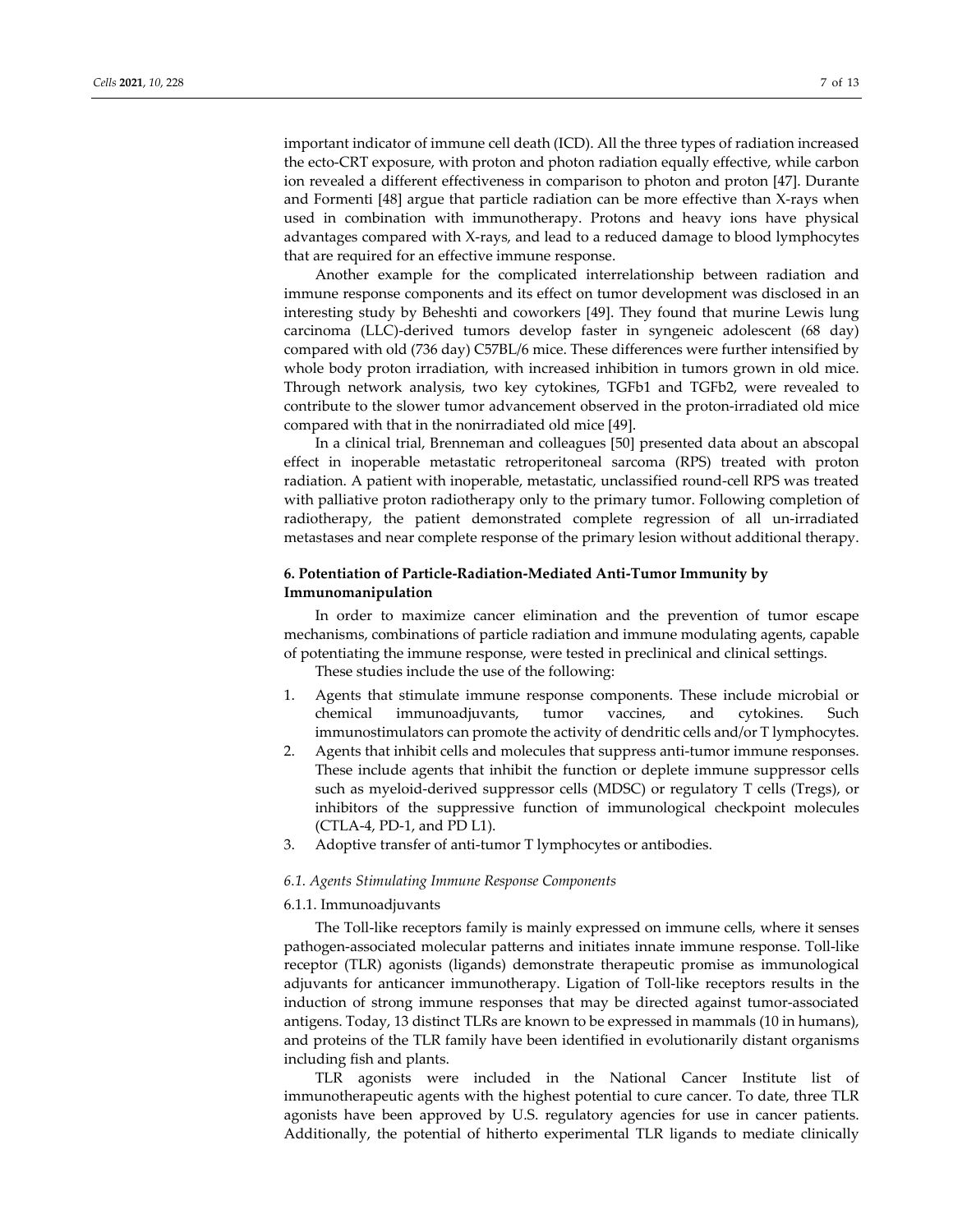useful immunostimulatory effects has been extensively investigated over the past few years. A summary of recent preclinical and clinical advances in the development of TLR agonists for cancer therapy was published [51]. The effects of TLR stimulation in cancer, expression of various TLRs in different types of tumors, and the role of TLRs in anticancer immunity and tumor rejection were also discussed in a recent review [52].

One of the TLR agonists approved for treatment of cancer is Imiquimod (TLR7 agonist) (a small non‐nucleoside imidazoquinoline originally known as S‐26308 or R‐837). Similar to other imidazoquinolines (e.g., S‐27609), imiquimod turned out to act in vivo as a potent inducer of immunostimulatory cytokines, including IFN $\alpha$ , TNF $\alpha$ , and interleukin  $(IL)-1\beta$  and IL-6, and to exert consistent anti-tumor effects.

Unmethylated CpG‐containing oligodeoxynucleotides are strong TLR agonists (TLR9) and activators of anti-tumor immunity and of dendritic cell function. CpG was used in many studies in combination with almost all abolition modalities and was found to significantly boost the anti‐tumor immune response triggered by the destruction of the tumor by abolition [6]. The intracellular signaling pathways that link TLR ligation with immune activation and where and how TLRs recognize their targets were addressed in the following article [53].

TLR3 recognizes dsRNA or its synthetic ligand polyinosinic:polycytidylic acid [poly (I:C)] and is responsible primarily for the defense against viral infections. The TLR3 agonist poly (I:C) is a powerful immune adjuvant as a result of its agonist activities on TLR‐3, MDA5, and RIG‐I. Poly (I:C) was developed to mimic pathogen infection and boost immune system activation to promote anticancer therapy. Although TLRs were first identified in immune system cells, recent studies show they can also be expressed in tumor cells.

In preclinical and clinical studies, poly (I:C) and its derivative poly‐ICLC were used as cancer vaccine adjuvants and were found to enhance anti-tumor immune responses, and contributed to tumor elimination in animal tumor models and patients [54]. Modified TLR3 agonists (Ampligen®, Hiltonol®, poly ICLC) are already being used in clinical studies for cancer therapy as single agents or in combination with other drugs. TLR3′s agonists can induce apoptosis and activate the immune system at the same time, making TLR3 ligands an attractive therapeutic option for treatment of cancer [55,56].

Poly (I:C) complexed with polyethylenimine (BO‐112) was reported to cause tumor cell apoptosis. Intratumoral treatment with BO‐112 of subcutaneous mouse tumors led to remarkable local disease control dependent on type‐1 interferon and gamma‐interferon [57], and was given to cancer patients in combination with checkpoint inhibitors with promising effects [58]

#### 6.1.2. Agents that Inhibit Immunosuppressive Cells: MDSC and/or Tregs

Host immune cells with a suppressive phenotype represent a significant hurdle to successful immunotherapy of metastatic cancer. Among the suppressor cells, Tregs and MDSC are significantly increased in hosts with advanced malignancies.

Tregs, in most cancers, play a central role in contributing to the progression of the disease. Thus, suppression mechanisms mediated by Tregs are thought to contribute significantly to the failure of current therapies that rely on induction or potentiating of anti-tumor responses. Depletion of Tregs by anti-CD25, anti-FoxP3, or cyclophosphamide may serve to boost anti‐tumor immunity [59]. MDSCs are a heterogeneous population of immature myeloid cells that are increased in many cancer types. MDSCs play a central role in suppression of the host immune system through mechanisms such as arginase‐1, release of immune‐suppressive factors such as reactive oxygen species (ROS), nitric oxide (NO), and cytokines. Blockade of MDSC recruitment by blocking chemokine receptors, differentiation of MDSC to macrophages, and blocking MDSC function were found to be essential for an effective anti‐tumor immunotherapy [60].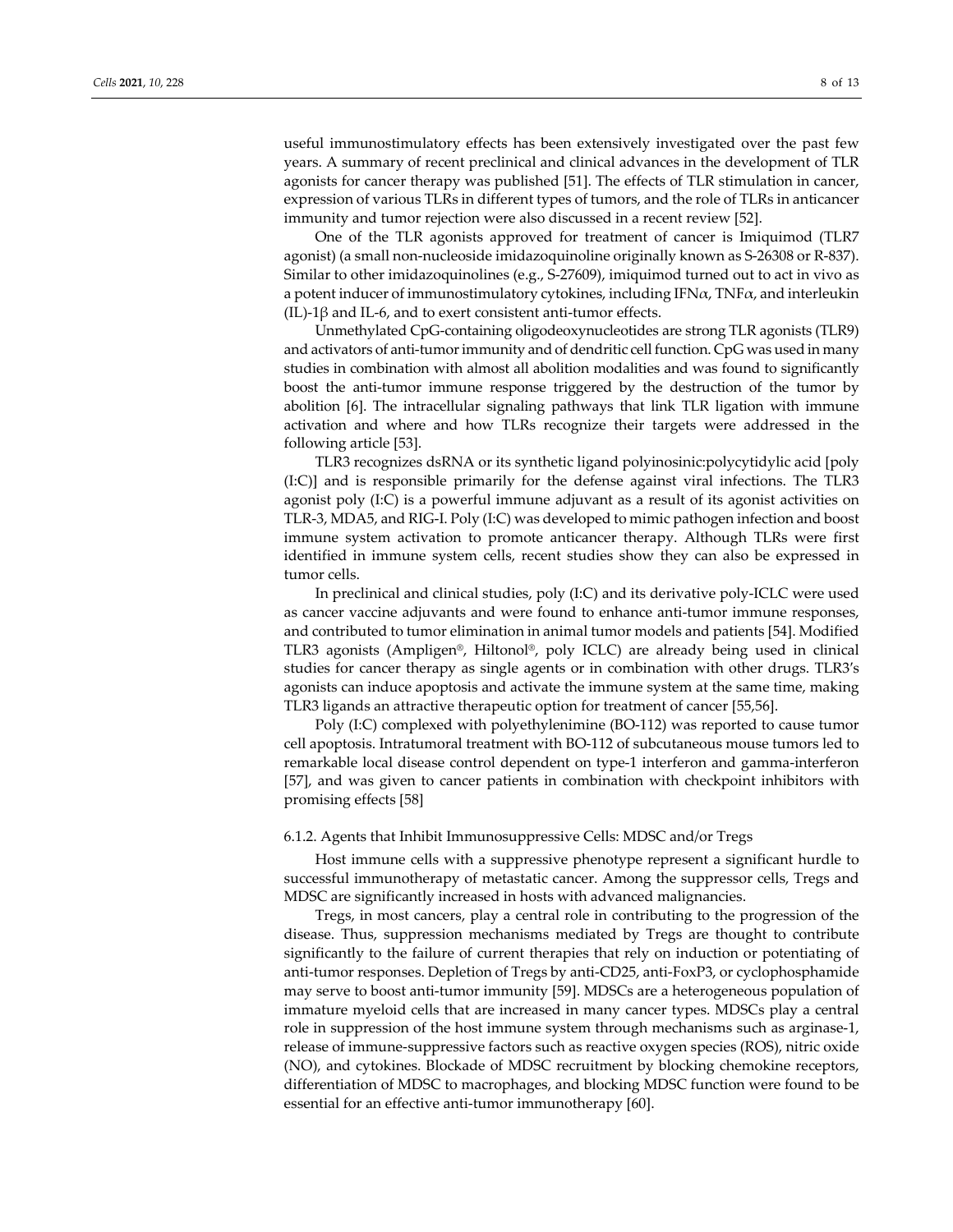## 6.1.3. Inhibitors of Immune Suppression Pathways: Checkpoint Blockade

In recent years, cancer immunotherapy gained momentum when the therapeutic benefit of monoclonal antibodies against immune checkpoints (CTLA‐4/CD80/CD86 and PD-1/PD L1) was reported. As a follow-up, the beneficial anti-tumor effects of combining checkpoint inhibitors with various abolition modalities were examined. In 2019, the FDA granted approval for PD‐1 inhibition as first‐line treatment for patients with metastatic or unresectable, recurrent head and neck squamous cell carcinoma (HNSCC), approving pembrolizumab in combination with platinum and fluorouracil for all patients with HNSCC and pembrolizumab as a single agent for patients with HNSCC whose tumors express a PD-L1. These approvals marked the first new therapies for these patients since 2006, as well as the first immunotherapeutic approvals in this disease [61]. Inhibitors of PD‐1/PD‐L1 include peptides, small‐molecule chemical compounds, and antibodies. Several approved antibodies targeting PD‐1 or PD‐L1 have been patented with good curative effect in various cancer types in clinical practices. While the current antibody therapy is facing a development bottleneck, some companies have tried to develop PD‐L1 companion tests to select patients with better diagnosis potential [62].

Given the inferior response rate of immune checkpoint inhibitors (ICI) therapies, researchers performed extensive work and demonstrated that ICI therapies were influenced by a combination of predictive biomarkers related to genomics, immune checkpoints expression, some characteristics in microenvironment, and gut microbiome [63].

## *6.2. Particle Radiation Therapy in Combination with Immunostimulants Can Achieve a Higher Level of Tumor Control of Primary Lesions and Metastases*

In view of the activation of specific anti-tumor immunity following tumor destruction by the alpha‐radiation‐based DaRT, a series of experiments were conducted to examine how it is feasible to enforce this effect by manipulating the immune response. Combining intratumoral alpha radiation with the TLR agonist, CpG, resulted in a better control of the primary tumor and elimination of lung metastases in mice bearing the weakly immunogenic DA3 adenocarcinoma [42]. In successive studies, the efforts to fortify the potency of the anti-tumor effect, triggered by tumor abolition with Ra-224loaded seeds, were carried out with two approaches: (1) neutralization of immunosuppressive cells such as regulatory T cells (Tregs) and myeloid‐derived suppressor cells (MDSCs) and (2) boosting the immune response by immunoadjuvants. Ra‐224‐loaded seeds were inserted into DA3 mammary adenocarcinoma tumors, and the mice were also treated with the MDSC inhibitor (sildenafil), or Treg inhibitor (cyclophosphamide at low dose), or the TLR‐9 agonist, CpG, or a combination of these immunomodulators. A combination of all four therapies led to a complete rejection of primary tumors and to the elimination of lung metastases. The treatment with DaRT and Treg or MDSC inhibitors (without CpG) also resulted in a significant reduction in tumor size, reduced the lung metastatic burden, and extended survival compared with the corresponding controls [64].

A similar approach was taken in a study in which immunomodulatory strategies to boost the anti-tumor immune response induced by DaRT were investigated in the colon cancer CT26 mouse model. DaRT used in combination with the TLR9 agonist CpG, TLR3 agonist, poly I:C, or with the TLR1/2 agonist XS15, retarded tumor growth and increased tumor-rejection rates, compared with DaRT alone. Alpha radiation with CpG or XS15 cured 41% and 20% of the mice, respectively. When DaRT was applied in a combination with CpG, the Treg inhibitor cyclophosphamide, and the MDSC inhibitor sildenafil, the cure rate increased for 41% to 51% of the animals. Cured animals rejected a challenge of CT26 cells but not DA3 (breast cancer) cells, and by passive transfer experiments it was shown that cured mice harbor specific anti-CT26 lymphocytes. [65]. The above-mentioned studies were expanded to additional tumor cell models and immunostimulators. Triple‐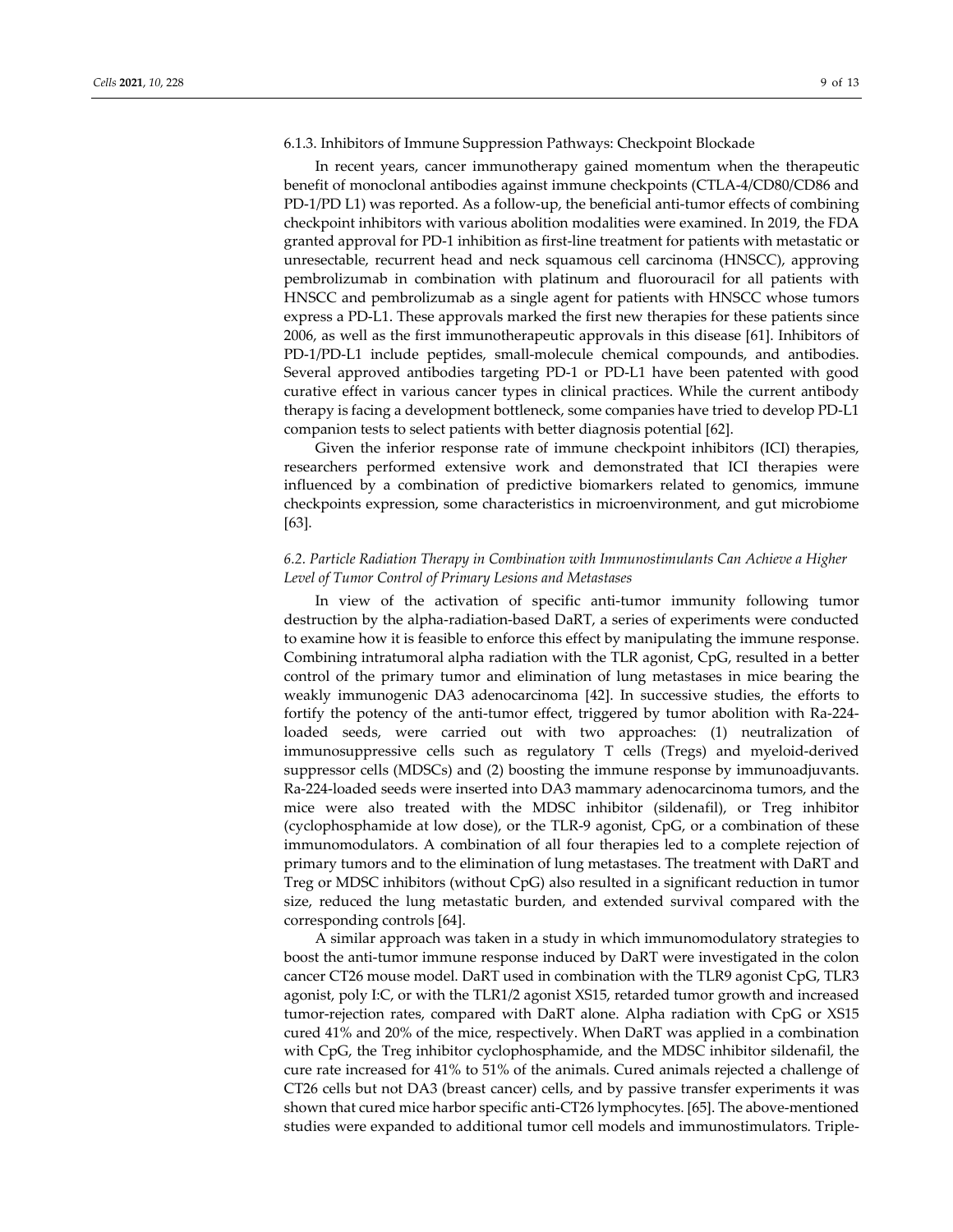negative breast cancer (4T1)‐, pancreatic (Panc02)‐, and squamous cell carcinoma (SQ2)‐ derived tumors were exposed to Ra‐224‐loaded DaRT seeds and immunostimulation. Intratumoral delivery of poly (I:C)‐polyethylenimine (poly (I:C)‐PEI) was used to activate RIG‐1‐like receptors (RLRs), and poly (I:C) without PEI was used to activate TLR. Poly (I:C), both with or without PEI, prior to DaRT retarded the growth of the tumors and elicited specific anti-tumor activity. Treatments with a T-regulatory cell inhibitor or the epigenetic drug, decitabine, intensified the anti‐tumor manifestations of the combination of DaRT and poly (I:C)‐PEI and extended survival rates due to lung metastasis clearance [66].

In a recent study, we examined tumor destruction and activation of systemic antitumor immunity in mice bearing murine squamous cell carcinoma (SQ2) solid tumors by Ra‐224‐loaded seeds in combination with either poly (I:C)‐PEIor anti PD‐1 or both. Tumor development was recorded, and anti‐tumor immunity was assessed. Subcutaneous Ra‐ 224‐loaded seeds (DaRT) and anti PD‐1 effectively retarded tumor progression compared with DaRT alone, and the strongest effect was achieved by combination of DaRT and Poly (I:C), and anti PD‐1.

The anti-tumor effects of alpha-radiation and immunomanipulation were also validated in an experimental system of mice with multiple myeloma murine model that express the tumor antigen CD138 and ovalbumin (OVA). The animals were treated with the alpha emitter, bismuth‐213, coupled to anti‐CD138 antibody, followed by an adoptive transfer of OVA‐specific CD8+ T cells (OT‐I CD8+ T cells). A significant tumor growth control and an improved survival in the animals treated with the combined treatment were observed [67].

In an important study, carbon ion and photon radiation were compared as to their capabilities to stimulate anti‐tumor immunity alone and in combination with checkpoint inhibitors. Mice with advanced osteosarcoma (LM8) carried two tumor lesions, and one of them was irradiated with either carbon ions or X‐rays in combination with two immune checkpoint inhibitors (CPI) (anti‐PD‐1 and anti‐CTLA‐4). The combined protocol of carbon ions and the immune checkpoint inhibitors administered sequentially was the most effective in retarding the growth of the nonirradiated tumor (abscopal tumor). The combination of immunotherapy with both radiation types essentially suppressed metastasis, with carbon ions being more efficient. Carbon ions treatment alone also reduced the number of lung metastases more efficiently than X-rays. Examination of the abscopal tumors in animals treated with radiation and CPI combination revealed an increased infiltration of CD8+ cells [68].

#### **7. Summary**

The studies summarized in this review show clearly that particle‐radiation‐mediated abolition of solid tumors can promote specific anti‐tumor immunity in experimental animals and the manifestation of abscopal effects in cancer patients. Furthermore, such immune responses can be boosted by immunoadjuvants, by inhibition of immune suppressor cells and by checkpoint inhibitors that facilitate the functionality of anti-tumor immune cells. Such activities of the immune response act to remove residual tumor cells in the tumor sites and remote metastatic loci.

Whether high‐LET particle radiation is better than low‐LET radiation in turning the tumor into an immunogen is still an open issue. Yet, the findings that particle radiation can exert its effects under hypoxic conditions is an advantage also from the perspective of anti-tumor immunity facilitation. Another point to consider, although it needs to be substantiated from the immunological point of view, is that particle radiation might cause less damage to surrounding tissues and blood vessels that bring immune cells to the tumor site.

Thus, intratumoral alpha radiation, proton radiation, and carbon ions should be highly considered for treatment of metastatic cancer in combination with immunomodulatory agents.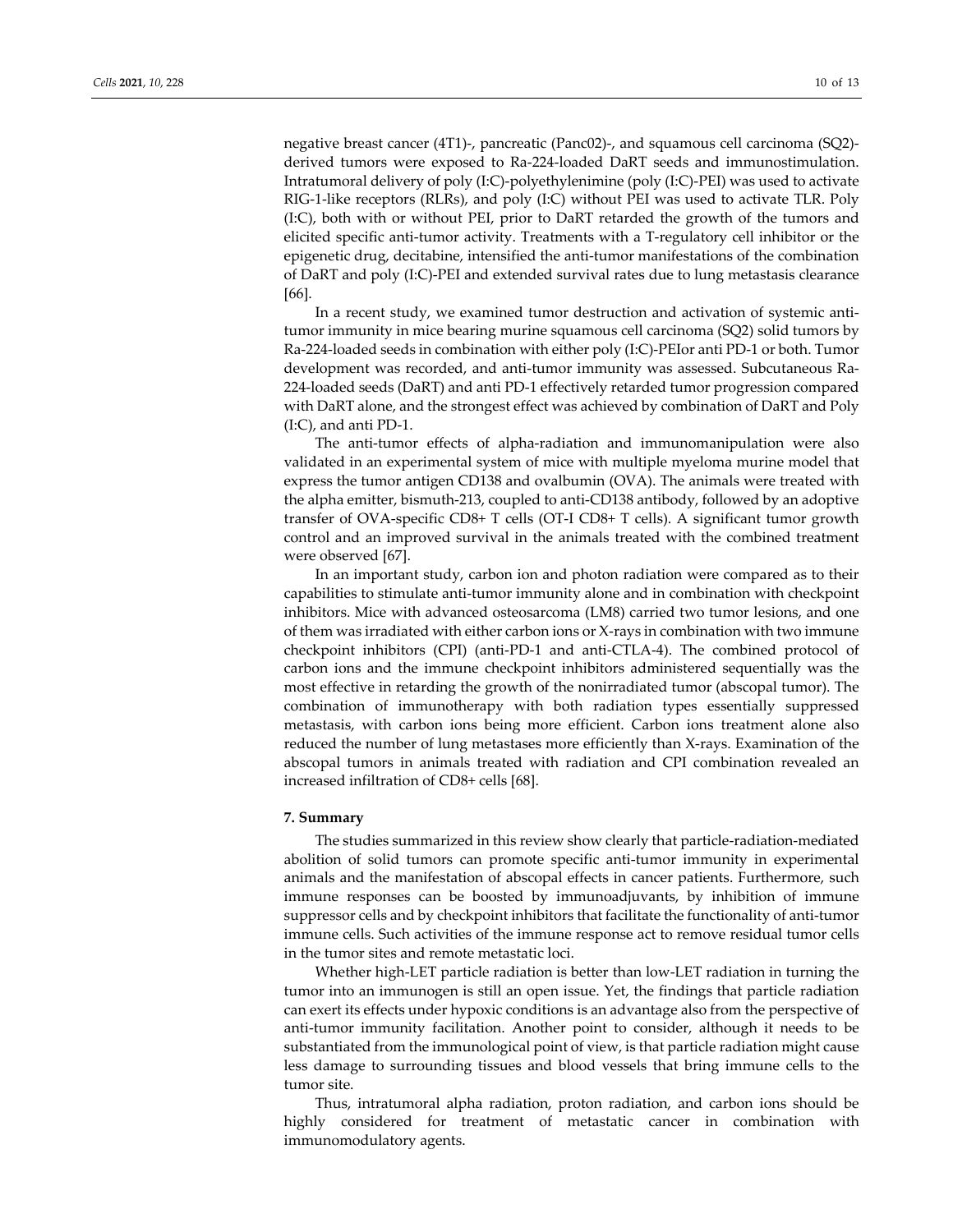**Author Contributions:** All authors have contributed equally. All authors have read and agreed to the published version of the manuscript.

**Funding:** This research received no external funding

**Acknowledgments:** The authors are grateful to Tomer Cooks, Ben Gurion University, Israel, for his important comments to this review.

**Conflicts of Interest:** Y.K. and I.K. are consultants of Alpha Tau Medical, Tel Aviv, Israel.

### **References**

- 1. World Health Organization. Available online: https://www.who.int/news-room/fact-sheets/detail/cancer (accessed on 22 December 2020).
- 2. Dillekas, H.; Rogers, M.S.; Straume, O. Are 90% of deaths from cancer caused by metastases? *Cancer Med.* **2019**, *8*, 5574–5576, doi:10.1002/cam4.2474.
- 3. Hammerich, L.; Binder, A.; Brody, J.D. In situ vaccination: Cancer immunotherapy both personalized and off‐the‐shelf. *Mol. Oncol*. **2015**, *9*, 1966–1981, doi:10.1016/j.molonc.2015.10.016.
- 4. Mole, R.H. Whole body irradiation; radiobiology or medicine? *Br. J. Radiol.* **1953**, *26*, 234–241, doi:10.1259/0007‐1285‐26‐305‐ 234.
- 5. Nobler, M.P. The abscopal effect in malignant lymphoma and its relationship to lymphocyte circulation. *Radiology* **1969**, *93*, 410–412, doi:10.1148/93.2.410.6.
- 6. Keisari, Y. Tumor abolition and antitumor immunostimulation by physico‐chemical tumor ablation. *Front. Biosc.* **2017**, *22*, 310– 347, doi:10.2741/4487.
- 7. Coley, W.B. The Treatment of Malignant Tumors by Repeated Inoculations of Erysipelas: With a Report of Ten Original Cases. *Am. J. Med. Sci.* **1893**, *10*, 487–511.
- 8. Upadhaya, S.; Hubbard‐Lucey, V.M.; Yu, J.X. Immuno‐oncology drug development forges on despite COVID‐19. *Nat. Rev. Drug Discov.* **2020**, *19*, 751–752, doi:10.1038/d41573‐020‐00166‐1.
- 9. Zhang, Y.; Zhang, Z. The history and advances in cancer immunotherapy: Understanding the characteristics of tumorinfiltrating immune cells and their therapeutic implications. *Cell. Mol. Immunol.* **2020**, *17*, 807–821, doi:10.1038/s41423‐020‐0488‐ 6.
- 10. Sia, J.; Szmyd, R.; Hau, E.; Gee, H.E. Molecular Mechanisms of Radiation‐Induced Cancer Cell Death: A Primer. *Front. Cell Dev. Biol.* **2020**, *8*, 41, doi:10.3389/fcell.2020.00041.].
- 11. Oster, S.; Aqeilan, R.I. Programmed DNA Damage and Physiological DSBs: Mapping, Biological Significance and Perturbations in Disease States. *Cells* **2020**, *9*, 1870, doi:10.3390/cells9081870.
- 12. Kraft, G. The radiobiological and physical basis for radiotherapy with protons and heavier ions. *Strahlenther. Onkol.* **1990**, *166*, 10–13.
- 13. Schulz‐Ertner, D.; Tsujii, H. Particle radiation therapy using proton and heavier ion beams. *J. Clin. Oncol.* **2007**, *25*, 953–964, doi:10.1200/JCO.2006.09.7816.
- 14. Skarsgard, L.D. Radiobiology with heavy charged particles: a historical review. *Phys. Med.* **1998**, *14*, (Suppl. 1), 1–19.
- 15. Franken, N.A.; ten Cate, R.; Krawczyk, P.M.; Stap, J.; Haveman, J.; Aten, J.; Barendsen, G.W. Comparison of RBE values of high‐ LET alpha‐particles for the induction of DNA‐DSBs, chromosome aberrations and cell reproductive death. *Radiat. Oncol.* **2011**, *6*, 64, doi:10.1186/1748‐717X‐6‐64.
- 16. Pinto, M.; Prise, K.M.; Michael, B.D. Evidence for complexity at the nanometer scale of radiation-induced DNA DSBs as a determinant of rejoining kinetics. *Radiat. Res.* **2005**, *164*, 73–85, doi:10.1667/rr3394.
- 17. Obe, G.; Johannes, C.; Ritter, S. The number and not the molecular structure of DNA double‐strand breaks is more important for the formation of chromosomal aberrations: A hypothesis. *Mutat. Res.* **2010**, *701*, 3–11, doi:10.1016/j. mrgentox.2010.05.010.
- 18. Nelson, B.J.B.; Andersson, J.D.; Wuest, F. Targeted Alpha Therapy: Progress in Radionuclide Production, Radiochemistry, and Applications. *Pharmacol. Ther.* **2020**, *13*, E49, doi:10.3390/pharmaceutics13010049.
- 19. Sgouros, G.; Bodei, L.; McDevitt, M.R.; Nedrow, J.R. Radiopharmaceutical therapy in cancer: Clinical advances and challenges. *Nat. Rev. Drug Discov.* **2020**, *19*, 589–608, doi:10.1038/s41573‐020‐0073‐9.
- 20. Arazi, L.; Cooks, T.; Schmidt, M.; Keisari, Y.; Kelson, I. Treatment of solid tumours by interstitial release of recoiling short‐lived alpha emitters. *Phys. Med. Biol.* **2007**, *52*, 5025–5042, doi:10.1088/0031‐9155/52/16/021.
- 21. Cooks, T.; Tal, M.; Raab, S.; Efrati, M.; Reitkopf, S.; Lazarov, E.; Etzyoni, R.; Schmidt, M.; Arazi, L.; Kelson, I.; et al. Intratumoral Ra‐224‐loaded wires spread alpha emitting atoms inside solid human tumors in athymic mice and can achieve local tumor control. *Anticancer Res.* **2012**, *32*, 5315–5321.
- 22. Keisari, Y.; Popovtzer, A.; Kelson, I. Effective treatment of metastatic cancer by an innovative intratumoral alpha particlemediated radiotherapy in combination with immunotherapy: A short review. *J. Phys. Conf. Ser.* **2020**, *1662*, 012016, doi:10.1088/1742‐6596/1662/1/012016.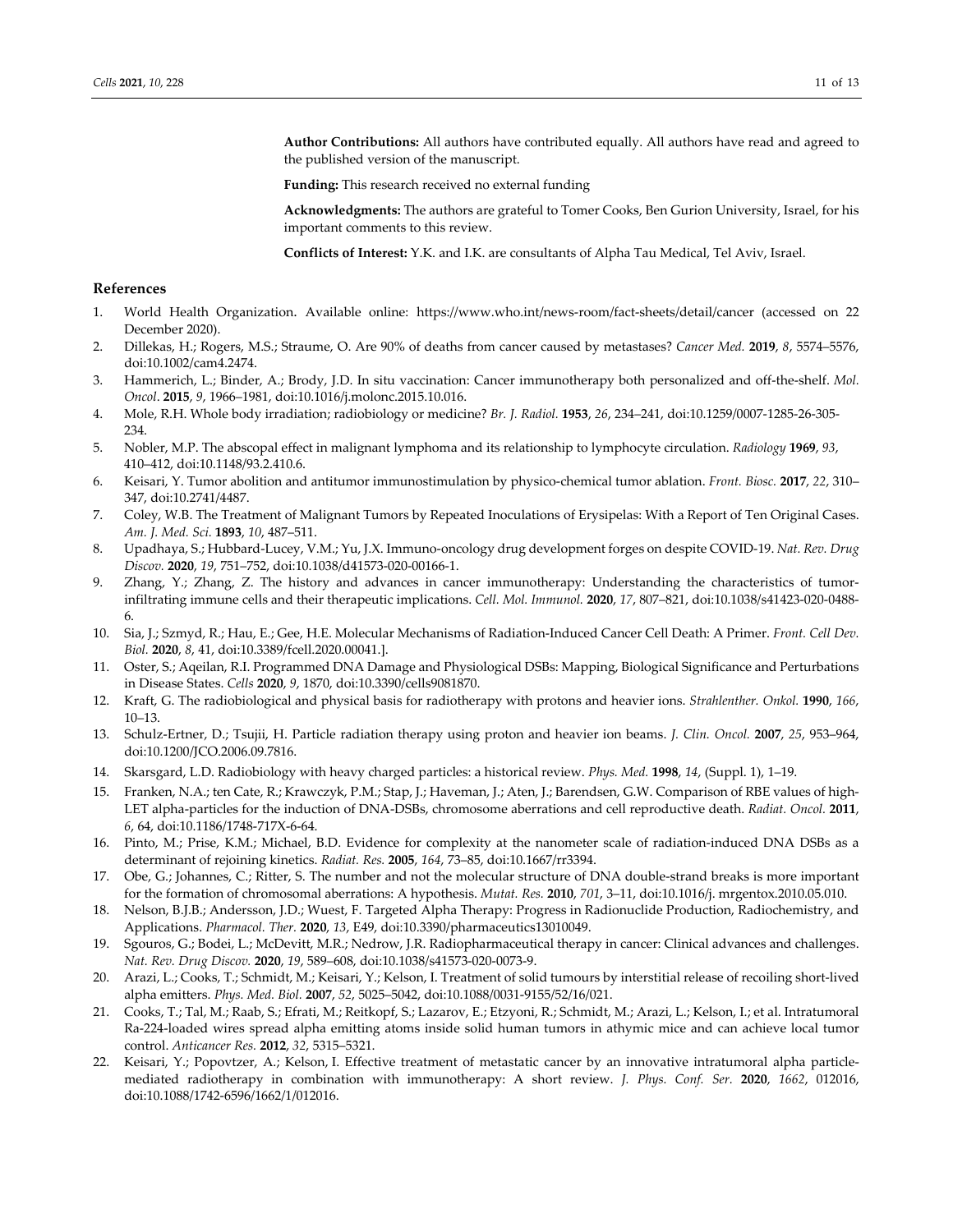- 23. Bellia, S.R.; Feliciani, G.; Del Duca, M.; Monti, M.; Turri, V.; Sarnelli, A.; Romeo, A.; Kelson, I.; Keisari, Y.; Popovtzer, A.; et al. Clinical evidence of abscopal effect in cutaneous squamous cell carcinoma (cSCC) treated with Diffusing alpha emitters Radiation Therapy (DaRT): A case report. *J. Contemp. Brachytherapy* **2019**, *11*, 449–457, doi:10.5114/jcb.2019.88138.
- 24. Popovtzer, A.; Rosenfeld, E.; Mizrachi, A.; Bellia, SR.; Ben-Hur, R.; Feliciani, G.; Sarnelli, MA.; Arazi, L.; Deutch, L.; Kelson, I.; Keisari, Y. Initial Safety and Tumor Control Results from a "First‐in‐Human" Multicenter Prospective Trial Evaluating a Novel Alpha‐Emitting Radionuclide for the Treatment of Locally Advanced Recurrent Squamous Cell Carcinomas of the Skin and Head and Neck. *Int. J. Rad. Oncol. Biol. Phys.* **2020**, *106*, 571–578, doi:10.1016/j.ijrobp.2019.10.048.
- 25. Riley, P.A. Free‐Radicals in Biology—Oxidative Stress and the Effects of Ionizing‐Radiation. *Int. J. Radiat. Biol.* **1994**, *65*, 27–33, doi:10.1080/09553009414550041.
- 26. Barker, H.E.; Paget, J.T.; Khan, A.A.; Harrington, K.J. The tumour microenvironment after radiotherapy: Mechanisms of resistance and recurrence. *Nat. Rev. Cancer* **2015**, *15*, 409–425, doi:10.1038/nrc3958; Erratum in: *Nat. Rev. Cancer* **2015**, *15*, 509. PMID: 26105538.
- 27. Hamada, N. Recent insights into the biological action of heavy‐ion radiation. *J. Radiat. Res.* **2009**, *50*, 1–9, doi:10.1269/jrr.08070.
- 28. Wulbrand, C.; Seidl, C.; Gaertner, F.C.; Bruchertseifer, F.; Morgenstern, A.; Essler, M.; Senekowitsch‐Schmidtke, R. Alpha‐ particle emitting 213Bi‐anti‐EGFR immunoconjugates eradicate tumor cells independent of oxygenation. *PLoS ONE* **2013**, *8*, e64730, doi:10.1371/journal.pone.0064730.
- 29. Maucksch, U.; Runge, R.; Oehme, L.; Kotzerke, J.; Freudenberg, R. Radiotoxicity of alpha particles versus high and low energy electrons in hypoxic cancer cells. *Nuklearmedizin* **2018**, *57*, 56–63, doi:10.3413/Nukmed‐0950‐17‐12.(In English)
- 30. Tinganelli, W.; Durante, M.; Hirayama, R.; Krämer, M.; Maier, A.; Kraft‐Weyrather, W.; Furusawa, Y.; Friedrich, T.; Scifoni, E. Kill‐painting of hypoxic tumours in charged particle therapy. *Sci. Rep.* **2015**, *5*, 17016, doi:10.1038/srep17016.
- 31. Huang, Y.; Huang, Q.; Zhao, J.; Dong, Y.; Zhang, L.; Fang, X.; Sun, P.; Kong, L.; Lu, J.J. The Impacts of Different Types of Radiation on the CRT and PDL1 Expression in Tumor Cells Under Normoxia and Hypoxia. *Front. Oncol.* **2020**, *10*, 1610, doi:10.3389/fonc.2020.01610.
- 32. Cartwright, I.M.; Su, C.; Haskins, J.S.; Salinas, V.A.; Sunada, S.; Yu, H.; Uesaka, M.; Hirakawa, H.; Chen, D.J.; Fujimori, A.; Kato, T.A. DNA Repair Deficient Chinese Hamster Ovary Cells Exhibiting Differential Sensitivity to Charged Particle Radiation under Aerobic and Hypoxic Conditions. *Int. J. Mol. Sci.* **2018**, *19*, 2228, doi:10.3390/ijms19082228.
- 33. Reissig, F.; Wunderlich, G.; Runge, R.; Freudenberg, R.; Lühr, A.; Kotzerke, J. The effect of hypoxia on the induction of strand breaks in plasmid DNA by alpha-, beta- and Auger electron-emitters <sup>223</sup>Ra, <sup>188</sup>Re, <sup>99m</sup>Tc and DNA-binding <sup>99m</sup>Tc-labeled pyrene. *Nucl. Med. Biol.* **2020**, *80–81*, 65–70, doi:10.1016/j.nucmedbio.2020.01.003.
- 34. Demaria, S.; Formenti, S.C. The abscopal effect 67 years later: From a side story to center stage. *Br. J. Radiol.* **2020**, *93*, 20200042, doi:10.1259/bjr.20200042.
- 35. Friedman, E.J. Immune modulation by ionizing radiation and its implications for cancer immunotherapy. *Curr. Pharm. Des.* **2002**, *8*, 1765–1780, doi:10.2174/1381612023394089.
- 36. McBride, W.H.; Chiang, C.S.; Olson, J.L.; Wang, C.C.; Hong, J.H.; Pajonk, F.; Dougherty, G.J.; Iwamoto, K.S.; Pervan, M.; Liao, Y.P. A sense of danger from radiation. *Radiat. Res.* **2004**, *162*, 1–19, doi:10.1667/rr3196.
- 37. Demaria, S.; Ng, B.; Devitt, M.L.; Babb, J.S.; Kawashima, N.; Liebes, L.; Formenti, S.C. Ionizing radiation inhibition of distant untreated tumors (abscopal effect) is immune mediated. *Int. J. Radiat. Oncol. Biol. Phys.* **2004**, *58*, 862–870, doi:10.1016/j.ijrobp.2003.09.012.
- 38. Demaria, S.; Bhardwaj, N.; McBride, W.H.; Formenti, S.C. Combining radiotherapy and immunotherapy: A revived partnership. *Int. J. Radiat. Oncol. Biol. Phys.* **2005**, *63*, 655–666, doi:10.1016/j.ijrobp.2005.06.032.
- 39. Rodriguez‐Ruiz, M.E.; Vitale, I.; Harrington, K.J.; Melero, I.; Galluzzi, L. Immunological impact of cell death signaling driven by radiation on the tumor microenvironment. *Nat. Immunol.* **2020**, *21*, 120–134, doi:10.1038/s41590‐019‐0561‐4.
- 40. Grassberger, C.; Ellsworth, S.G.; Wilks, M.Q.; Keane, F.K.; Loeffler, J.S. Assessing the interactions between radiotherapy and antitumour immunity. *Nat. Rev. Clin. Oncol.* **2019**, *16*, 729–745, doi:10.1038/s41571‐019‐0238‐9.
- 41. Vanneste, B.G.L.; Van Limbergen, E.J.; Dubois, L.; Samarska, I.V.; Wieten, L.; Aarts, M.J.B.; Marcelissen, T.; De Ruysscher, D. Immunotherapy as sensitizer for local radiotherapy. *Oncoimmunology* **2020**, *9*, 1832760, doi:10.1080/2162402X.2020.1832760.
- 42. Keisari, Y.; Hochman, I.; Confino, H.; Korenstein, R.; Kelson, I. Activation of local and systemic anti-tumor immune responses by ablation of solid tumors with intra‐tumoral electrochemical or alpha radiation treatments. *Cancer Immunol. Immunother.* **2014**, *63*, 1–9, doi:10.1007/s00262‐013‐1462‐2.
- 43. Confino, H.; Hochman, I.; Efrati, M.; Schmidt, M.; Umansky, V.; Kelson, I.; Keisari, Y. Tumor ablation by intratumoral Ra‐224 loaded wires induce anti‐tumor immunity against experimental metastatic tumors. *Cancer Immunol. Immunother.* **2015**, *64*, 191– 199, doi:10.1007/s00262‐014‐1626‐8.
- 44. Gorin, J.B.; Ménager, J.; Gouard, S.; Maurel, C.; Guilloux, Y.; Faivre‐Chauvet, A.; Morgenstern, A.; Bruchertseifer, F.; Chérel, M.; Davodeau, F.; et al. Antitumor immunity induced after α irradiation. *Neoplasia* **2014**, *16*, 319–328, doi:10.1016/j.neo.2014.04.002.
- 45. Urbanska, A.M.; Khanin, R.; Alidori, S.; Wong, S.; Mello, B.P.; Almeida, B.A.; Chen, F.; Ma, K.; Turker, M.Z.; Korontsvit, T.; et al. A Genomic Profile of Local Immunity in the Melanoma Microenvironment Following Treatment with α Particle‐Emitting Ultrasmall Silica Nanoparticles. *Cancer Biother. Radiopharm.* **2020**, *35*, 459–473, doi:10.1089/cbr.2019.3150.